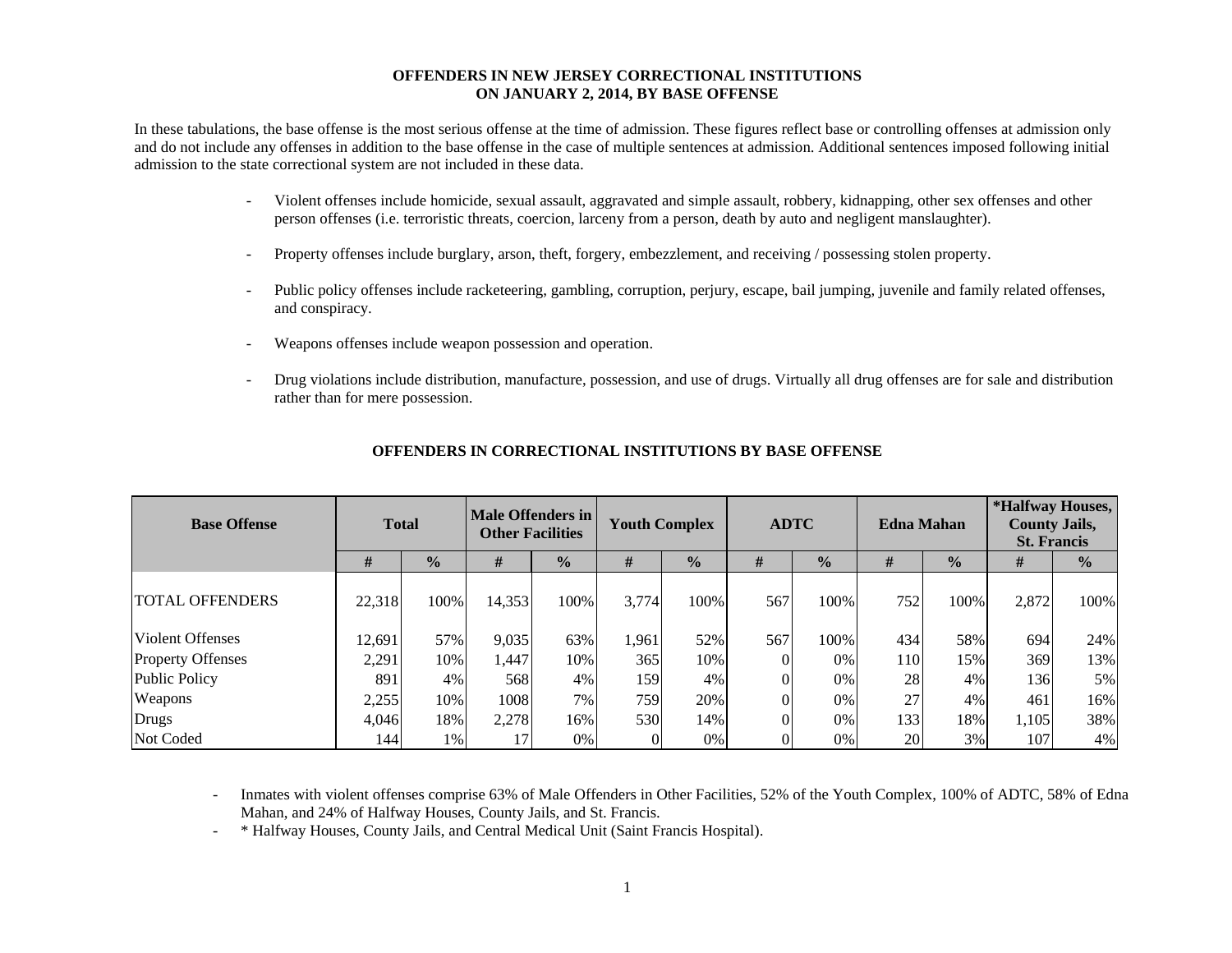# **Prison Complex Offenders By Base Offense**

| <b>Institution</b>   | <b>Total</b> | <b>Violent</b><br><b>Offenses</b> | <b>Homicide</b> | <b>Sexual</b><br><b>Assault</b> | <b>Assault</b> | <b>Robbery</b> | Kidnap         | <b>Other</b><br><b>Sex</b> | Other<br><b>Person</b> | <b>Property</b> | <b>Public</b><br><b>Policy</b> | <b>Weapons</b> | <b>Drugs</b> | <b>Not</b><br>Coded |
|----------------------|--------------|-----------------------------------|-----------------|---------------------------------|----------------|----------------|----------------|----------------------------|------------------------|-----------------|--------------------------------|----------------|--------------|---------------------|
|                      |              |                                   |                 |                                 |                |                |                |                            |                        |                 |                                |                |              |                     |
| <b>Bayside</b>       | 1,176        | 543                               | 115             | 19                              | 115            | 265            | $\overline{7}$ | 20                         | $\overline{2}$         | 183             | 66                             | 120            | 264          | $\overline{0}$      |
| <b>Main</b>          | 100%         | 46%                               | 10%             | 2%                              | 10%            | 23%            | 1%             | 2%                         | 0%                     | 16%             | 6%                             | 10%            | 22%          | 0%                  |
| <b>Bayside</b>       | 687          | 297                               | 77              | $\mathbf 0$                     | 85             | 125            | 4              | 4                          | $\overline{2}$         | 128             | 35                             | 68             | 159          | 0                   |
| Farm                 | 100%         | 43%                               | 11%             | 0%                              | 12%            | 18%            | 1%             | 1%                         | 0%                     | 19%             | 5%                             | 10%            | 23%          | 0%                  |
| <b>Bayside</b>       | 348          | 130                               | 30              | $\mathbf 0$                     | 25             | 72             | 1              | 1                          |                        | 58              | 16                             | 47             | 97           | 0                   |
| Ancora               | 100%         | 37%                               | 9%              | 0%                              | 7%             | 21%            | 0%             | 0%                         | 0%                     | 17%             | 5%                             | 14%            | 28%          | 0%                  |
| <b>Bayside Total</b> | 2,211        | 970                               | 222             | 19                              | 225            | 462            | 12             | 25                         | 5                      | 369             | 117                            | 235            | 520          | $\mathbf 0$         |
|                      | 100%         | 44%                               | 10%             | 1%                              | 10%            | 21%            | 1%             | 1%                         | 0%                     | 17%             | 5%                             | 11%            | 24%          | $0\%$               |
| <b>CRAF</b>          | 280          | 23                                | $\overline{2}$  | 0                               | 10             | 9              | 0              | $\overline{\mathbf{c}}$    | $\Omega$               | 121             | 15                             | 0              | 121          | $\mathbf 0$         |
| <b>Jones Farm</b>    | 100%         | 8%                                | 1%              | 0%                              | 4%             | 3%             | 0%             | 1%                         | 0%                     | 43%             | 5%                             | 0%             | 43%          | 0%                  |
| <b>CRAF</b>          | 365          | 166                               | 14              | 26                              | 33             | 41             | $\overline{0}$ | 49                         | 3                      | 52              | 12                             | 32             | 100          | 3                   |
| Reception            | 100%         | 45%                               | 4%              | 7%                              | 9%             | 11%            | 0%             | 13%                        | 1%                     | 14%             | 3%                             | 9%             | 27%          | 1%                  |
|                      |              |                                   |                 |                                 |                |                |                |                            |                        |                 |                                |                |              |                     |
| <b>CRAF Total</b>    | 645<br>100%  | 189<br>29%                        | 16<br>2%        | 26<br>4%                        | 43<br>7%       | 50<br>8%       | 0<br>0%        | 51<br>8%                   | 3<br>0%                | 173<br>27%      | 27<br>4%                       | 32<br>5%       | 221<br>34%   | 3<br>0%             |
|                      |              |                                   |                 |                                 |                |                |                |                            |                        |                 |                                |                |              |                     |
| <b>East Jersey</b>   | 1,359        | 1,198                             | 639             | 80                              | 59             | 368            | 47             | 0                          | 5                      | 32              | 18                             | 37             | 74           | $\mathbf 0$         |
|                      | 100%         | 88%                               | 47%             | 6%                              | 4%             | 27%            | 3%             | 0%                         | 0%                     | 2%              | 1%                             | 3%             | 5%           | 0%                  |
|                      |              |                                   |                 |                                 |                |                |                |                            |                        |                 |                                |                |              |                     |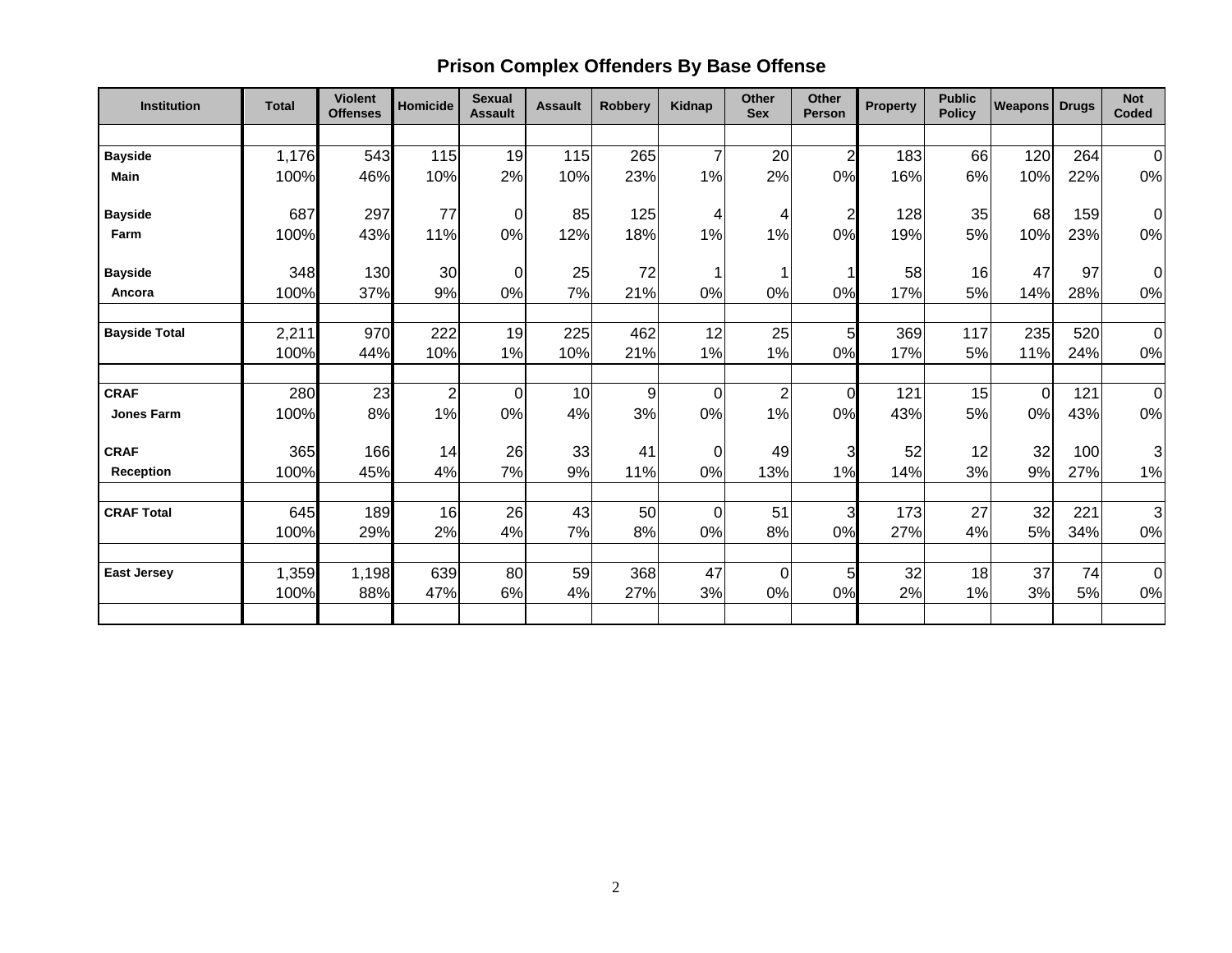## **Prison Complex Offenders By Base Offense**

| <b>Institution</b>       | <b>Total</b>  | <b>Violent</b><br><b>Offenses</b> | Homicide | <b>Sexual</b><br><b>Assault</b> | <b>Assault</b> | <b>Robbery</b> | Kidnap | Other<br><b>Sex</b> | Other<br><b>Person</b> | <b>Property</b> | <b>Public</b><br><b>Policy</b> | <b>Weapons</b> | <b>Drugs</b> | <b>Not</b><br><b>Coded</b> |
|--------------------------|---------------|-----------------------------------|----------|---------------------------------|----------------|----------------|--------|---------------------|------------------------|-----------------|--------------------------------|----------------|--------------|----------------------------|
|                          |               |                                   |          |                                 |                |                |        |                     |                        |                 |                                |                |              |                            |
| <b>Midstate</b>          | 700           | 350                               | 17       | 110                             | 51             | 45             |        | 113                 | 7                      | 122             | 41                             | 46             | 141          | 0                          |
|                          | 100%          | 50%                               | 2%       | 16%                             | 7%             | 6%             | 1%     | 16%                 | 1%                     | 17%             | 6%                             | 7%             | 20%          | $0\%$                      |
|                          |               |                                   |          |                                 |                |                |        |                     |                        |                 |                                |                |              |                            |
| <b>NJ State Prison</b>   | 1,839         | 1,692                             | 1,167    | 95                              | 67             | 293            | 58     | 3                   | 9                      | 32              | 23                             | 31             | 47           | 14                         |
|                          | 100%          | 92%                               | 63%      | 5%                              | 4%             | 16%            | 3%     | 0%                  | 0%                     | 2%              | 1%                             | 2%             | 3%           | 1%                         |
| <b>Northern</b>          | 1,814         | 1,254                             | 408      | 120                             | 171            | 486            | 34     | 29                  | 6                      | 133             | 84                             | 103            | 240          | 0                          |
| <b>Main</b>              | 100%          | 69%                               | 22%      | 7%                              | 9%             | 27%            | 2%     | 2%                  | 0%                     | 7%              | 5%                             | 6%             | 13%          | $0\%$                      |
| <b>Northern</b>          |               |                                   |          |                                 |                |                |        |                     |                        |                 |                                |                |              |                            |
|                          | 534           | 276                               | 53       | 11                              | 61             | 129            | 6      | 10                  | 6                      | 64              | 42                             | 59             | 93           | 0                          |
| Ad. Seg. Male            | 100%          | 52%                               | 10%      | 2%                              | 11%            | 24%            | 1%     | 2%                  | 1%                     | 12%             | 8%                             | 11%            | 17%          | 0%                         |
| <b>Northern Total</b>    | 2,348         | 1,530                             | 461      | 131                             | 232            | 615            | 40     | 39                  | 12                     | 197             | 126                            | 162            | 333          | $\overline{0}$             |
|                          | 100%          | 65%                               | 20%      | 6%                              | 10%            | 26%            | 2%     | 2%                  | 1%                     | 8%              | 5%                             | 7%             | 14%          | $0\%$                      |
| Southern                 |               | 707                               | 84       | 47                              |                | 290            | 10     | 48                  | 5                      | 279             | 103                            | 242            | 534          | $\overline{0}$             |
|                          | 1,865<br>100% | 38%                               | 5%       | 3%                              | 223<br>12%     | 16%            | 1%     | 3%                  | 0%                     | 15%             | 6%                             | 13%            | 29%          | 0%                         |
|                          |               |                                   |          |                                 |                |                |        |                     |                        |                 |                                |                |              |                            |
| <b>South Woods</b>       | 3,386         | 2,399                             | 706      | 364                             | 327            | 817            | 59     | 110                 | 16                     | 243             | 113                            | 223            | 408          | 0                          |
|                          | 100%          | 71%                               | 21%      | 11%                             | 10%            | 24%            | 2%     | 3%                  | 0%                     | 7%              | 3%                             | 7%             | 12%          | $0\%$                      |
| <b>Subtotal</b>          | 14,353        | 9,035                             | 3,312    | 872                             | 1,227          | 2,940          | 233    | 389                 | 62                     | 1,447           | 568                            | 1008           | 2,278        | 17                         |
| <b>Male Offenders in</b> |               |                                   |          |                                 |                |                |        |                     |                        |                 |                                |                |              |                            |
| <b>Other Facilities</b>  | 100%          | 63%                               | 23%      | 6%                              | 9%             | 20%            | 2%     | 3%                  | 0%                     | 10%             | 4%                             | 7%             | 16%          | 0%                         |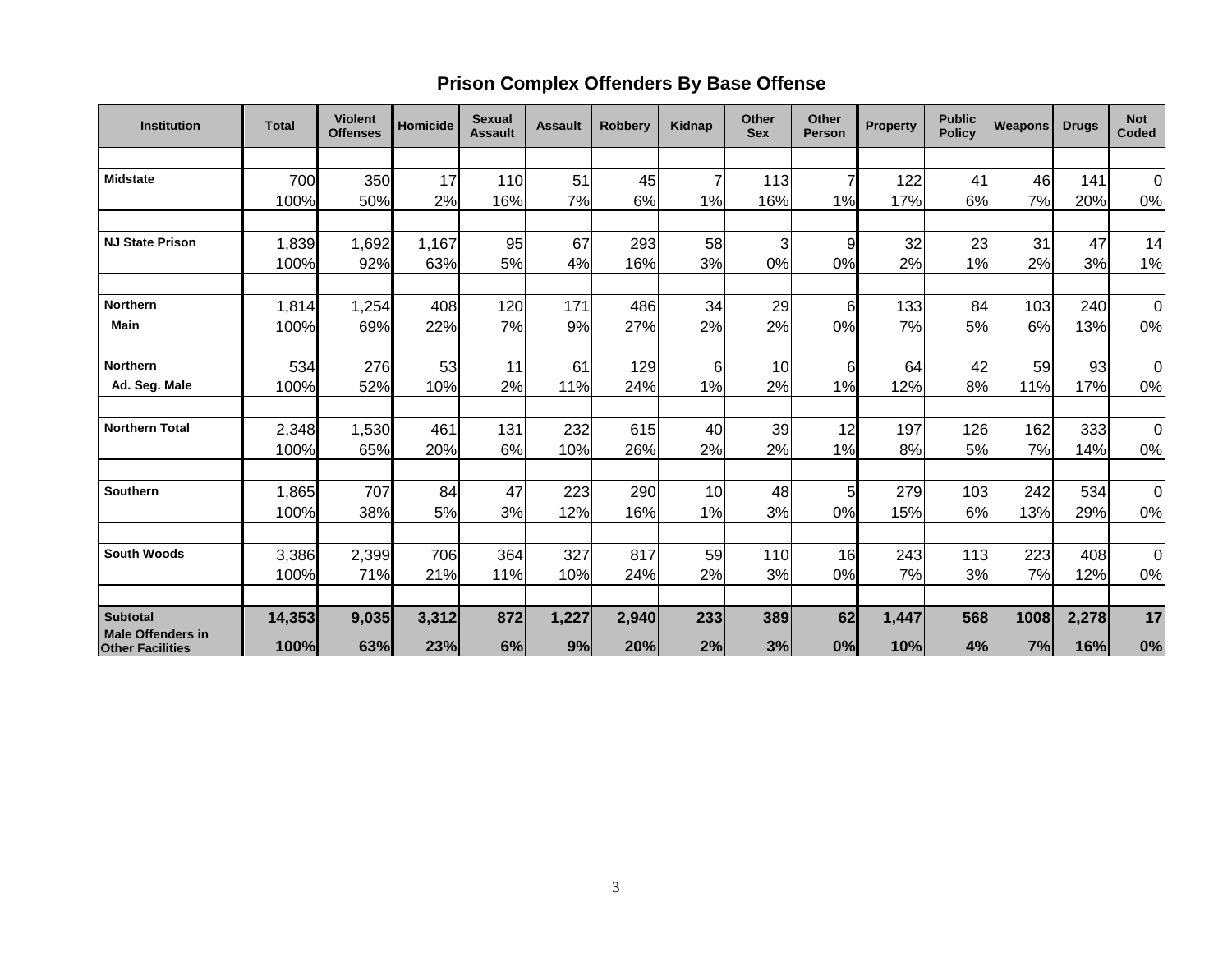| <b>Institution</b>    | <b>Total</b> | <b>Violent</b><br><b>Offenses</b> | <b>Homicide</b> | <b>Sexual</b><br><b>Assault</b> | <b>Assault</b> | <b>Robbery</b> | Kidnap | <b>Other</b><br><b>Sex</b> | Other<br><b>Person</b> | Property | <b>Public</b><br><b>Policy</b> | <b>Weapons Drugs</b> |                | <b>Not</b><br>Coded |
|-----------------------|--------------|-----------------------------------|-----------------|---------------------------------|----------------|----------------|--------|----------------------------|------------------------|----------|--------------------------------|----------------------|----------------|---------------------|
|                       |              |                                   |                 |                                 |                |                |        |                            |                        |          |                                |                      |                |                     |
| <b>ADTC</b>           | 567          | 567                               | 2               | 491                             |                | 3              | 14     | 51                         | 61                     | 01       |                                | 0                    | $\overline{0}$ | 0                   |
|                       | 100%         | 100%                              | 0%              | 87%                             | 0%             | $1\%$          | 2%     | 9%                         | 1%                     | 0%l      | 0%                             | $0\%$                | $0\%$          | 0%                  |
|                       |              |                                   |                 |                                 |                |                |        |                            |                        |          |                                |                      |                |                     |
| <b>Subtotal</b>       | 14,920       | 9,602                             | 3,314           | 1,363                           | 1,227          | 2,943          | 247    | 440                        | 68                     | 1,447    | 568                            | 1008                 | 2,278          | 17                  |
|                       | 100%         | 64%                               | 22%             | 9%                              | 8%             | 20%            | 2%     | 3%                         | 0%                     | 10%      | 4%                             | 7%                   | 15%            | 0%                  |
|                       |              |                                   |                 |                                 |                |                |        |                            |                        |          |                                |                      |                |                     |
| <b>Mahan - Female</b> | 752          | 434                               | 199             |                                 | 74             | 118            | 10     | 22                         | 4                      | 110      | 28                             | 27                   | 133            | 20                  |
| Prison                | 100%         | 58%                               | 26%             | 1%                              | 10%            | 16%            | $1\%$  | 3%                         | 1%                     | 15%      | 4%                             | 4%                   | 18%l           | 3%                  |
|                       |              |                                   |                 |                                 |                |                |        |                            |                        |          |                                |                      |                |                     |
| <b>Total Prison</b>   | 15,672       | 10,036                            | 3,513           | 1,370                           | 1,301          | 3,061          | 257    | 462                        | 72                     | 1,557    | 596                            | 1035                 | 2,411          | 37                  |
| <b>Complex</b>        | 100%         | 64%                               | 22%             | 9%                              | 8%             | 20%            | 2%     | 3%                         | 0%                     | 10%      | 4%                             | 7%                   | 15%            | 0%                  |

### **Prison Complex Offenders By Base Offense**

#### **ADTC** MALE OFFENDERS IN OTHER FACILITIES

#### **FEMALE OFFENDERS**





Violent offenses were the most frequent commitment-offenses at Edna Mahan (57.7%).

Eighteen percent (18%) of female inmates were committed for drug offenses.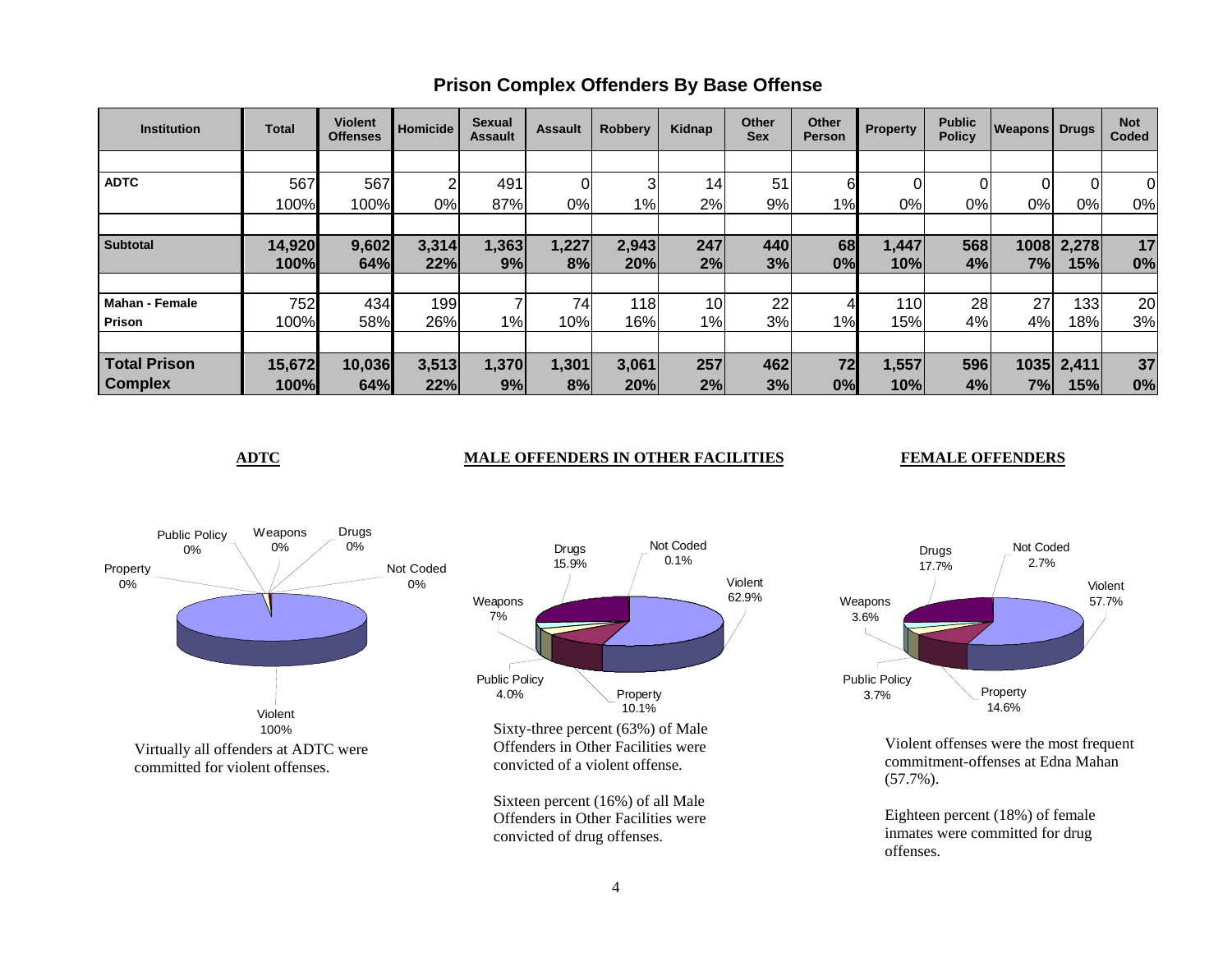| <b>Institution</b>         | <b>Total</b> | <b>Violent</b><br><b>Offenses</b> | <b>Homicide</b> | <b>Sexual</b><br><b>Assault</b> | <b>Assault</b> | <b>Robberv</b> | Kidnap         | Other<br><b>Sex</b> | Other<br><b>Person</b> | <b>Property</b> | <b>Public</b><br><b>Policy</b> | Weapons | <b>Drugs</b> | <b>Not</b><br>Coded |
|----------------------------|--------------|-----------------------------------|-----------------|---------------------------------|----------------|----------------|----------------|---------------------|------------------------|-----------------|--------------------------------|---------|--------------|---------------------|
|                            |              |                                   |                 |                                 |                |                |                |                     |                        |                 |                                |         |              |                     |
| <b>Garden State</b>        | 1,756        | 1043                              | 139             | 73                              | 232            | 527            | 16             | 49                  | $\overline{7}$         | 125             | 62                             | 316     | 210          | $\Omega$            |
|                            | 100%         | 59%                               | 8%              | 4%                              | 13%            | 30%            | 1%             | 3%                  | 0%                     | 7%              | 4%                             | 18%     | 12%          | 0%                  |
| <b>Mountainview</b>        | 1,054        | 385                               | 16              | 11                              | 104            | 234            | 1              | 15                  | 4                      | 141             | 50                             | 275     | 203          | $\mathbf 0$         |
|                            | 100%         | 37%                               | 2%              | 1%                              | 10%            | 22%            | 0%             | 1%                  | 0%                     | 13%             | 5%                             | 26%     | 19%          | 0%                  |
| Wagner                     | 575          | 335                               | 51              | 6                               | 83             | 182            | 3              | 9                   | 1                      | 47              | 33                             | 91      | 69           | $\mathbf 0$         |
| <b>Main</b>                | 100%         | 58%                               | 9%              | 1%                              | 14%            | 32%            | 1%             | 2%                  | 0%                     | 8%              | 6%                             | 16%     | 12%          | $0\%$               |
| Wagner                     | 226          | 135                               | 21              | 5                               | 26             | 76             |                | $6 \mid$            | 0                      | 22              | 7                              | 43      | 19           | $\Omega$            |
| Ad. Seg.                   | 100%         | 60%                               | 9%              | 2%                              | 12%            | 34%            | 0%             | 3%                  | 0%                     | 10%             | 3%                             | 19%     | 8%           | 0%                  |
| Wagner                     | 163          | 63                                | 10              | 0                               | 16             | 33             | 3              | $\overline{0}$      | 1                      | 30              | 7                              | 34      | 29           | 0                   |
| <b>Minimum Units</b>       | 100%         | 39%                               | 6%              | 0%                              | 10%            | 20%            | 2%             | 0%                  | 1%                     | 18%             | 4%                             | 21%     | 18%          | 0%                  |
| Wagner                     | 964          | 533                               | 82              | 11                              | 125            | 291            | $\overline{7}$ | 15                  | $\overline{c}$         | 99              | 47                             | 168     | 117          | $\mathbf 0$         |
| <b>Total</b>               | 100%         | 55%                               | 9%              | 1%                              | 13%            | 30%            | 1%             | 2%                  | 0%                     | 10%             | 5%                             | 17%     | 12%          | 0%                  |
| <b>Total Youth Complex</b> | 3,774        | 1,961                             | 237             | 95                              | 461            | 1,052          | 24             | 79                  | 13                     | 365             | 159                            | 759     | 530          | $\bf{0}$            |
|                            | 100%         | 52%                               | 6%              | 3%                              | 12%            | 28%            | 1%             | 2%                  | 0%                     | 10%             | 4%                             | 20%     | 14%          | 0%                  |

# **Youth Complex Offenders By Base Offense**